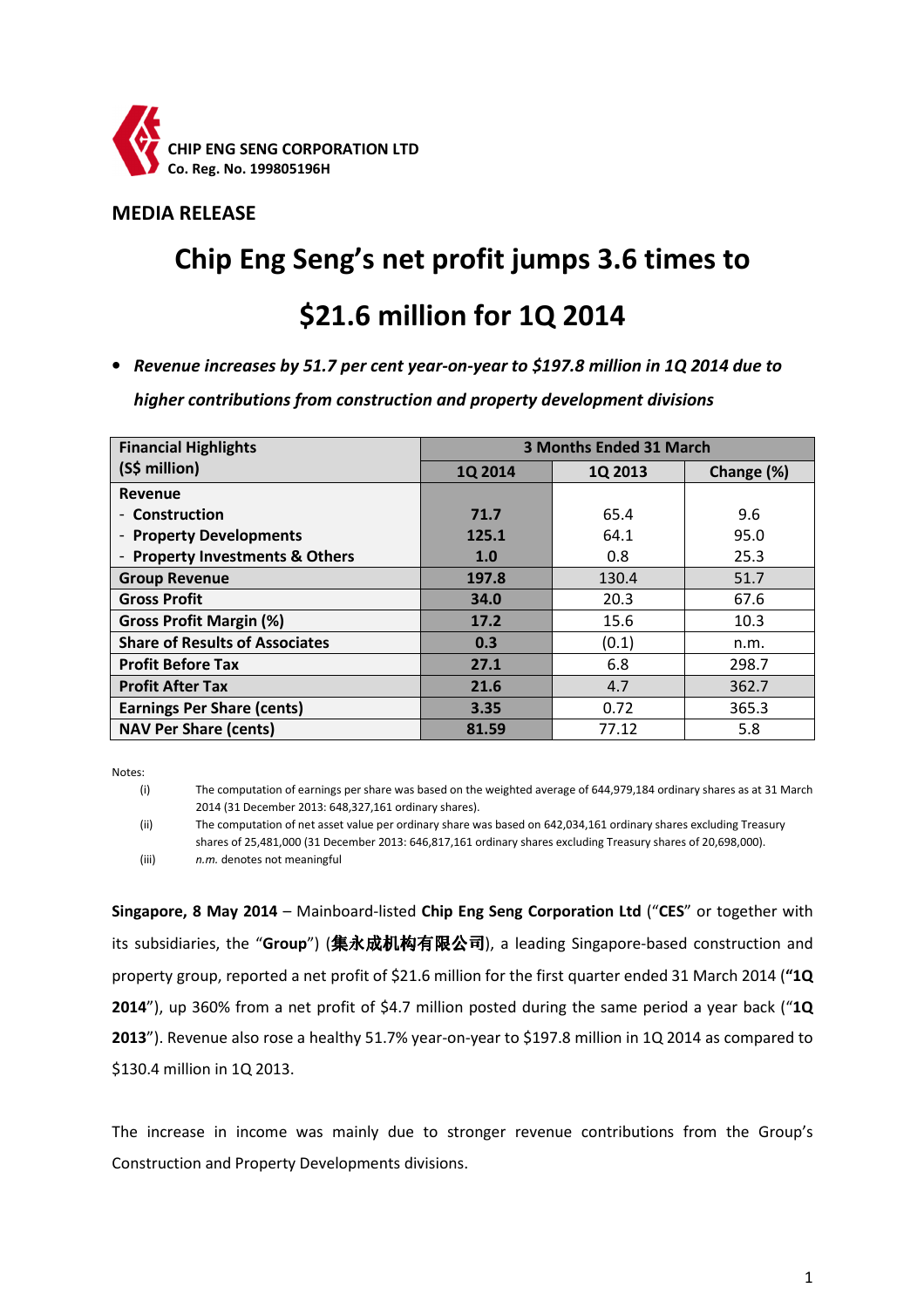The Group's Construction division recorded a 9.6% increase to \$71.7 million in 1Q 2014 compared with \$65.4 million in 1Q 2013 due to higher revenue flows from new and on-going projects such as Tampines N4C27, Jurong West N6C31, Yishun N5C2, Bukit Batok N1C13 & N2C23 and Bukit Panjang N4C15. However, the increase was partly offset by lower progress claims from Hougang N4C17 and Belysa.

In the same period, revenue from the Property Developments division almost doubled, rising by 95.0% to \$125.1 million in 1Q 2014 compared with \$64.2 million in 1Q 2013. The increase was mainly attributed to revenue recognised from the Group's completed commercial project, 100 Pasir Panjang, which obtained TOP in March this year. In 1Q 2013, the revenue was primarily contributed by the progressive recognition of a development project known as My Manhattan in Singapore.

In light of stronger revenue flows from the above two divisions, the Group's gross profit rose by 67.6% to \$34.0 million in 1Q 2014 compared to \$20.3 million in 1Q 2013.

Overall, the Group's net profit remained strong at \$21.6 million on revenue of \$197.8 million, translating to a net profit margin of 10.9% as compared to 3.6% in 1Q 2013.

#### Business Outlook

Moving forward, the Group will continue to participate in land tenders for property developments in Singapore and will continue to look for opportunities to replenish its land bank in Singapore and the surrounding region.

On a segmental basis, the Property Development division expects to obtain TOP for its executive condominium project, Belysa, and DBSS project, Belvia, in 2Q 2014 and 2H 2014 respectively. Beyond Singapore, the Group plans to launch its residential project in Doncaster, Australia, later this year.

The Group's Property Investments division recently completed the purchase of the office building at 420 St Kilda Road, Melbourne in March and has commenced addition and alteration works at the 12 storey office building, San Centre, located along Chin Swee Road in Singapore.

For the Construction division, the Group's outstanding order book stood at \$452.7 million as at 31 March 2014. More importantly, as a sizeable number of projects will be completed by the end of 2014 and 2015, the Group will actively tender for more construction projects in the year to come.